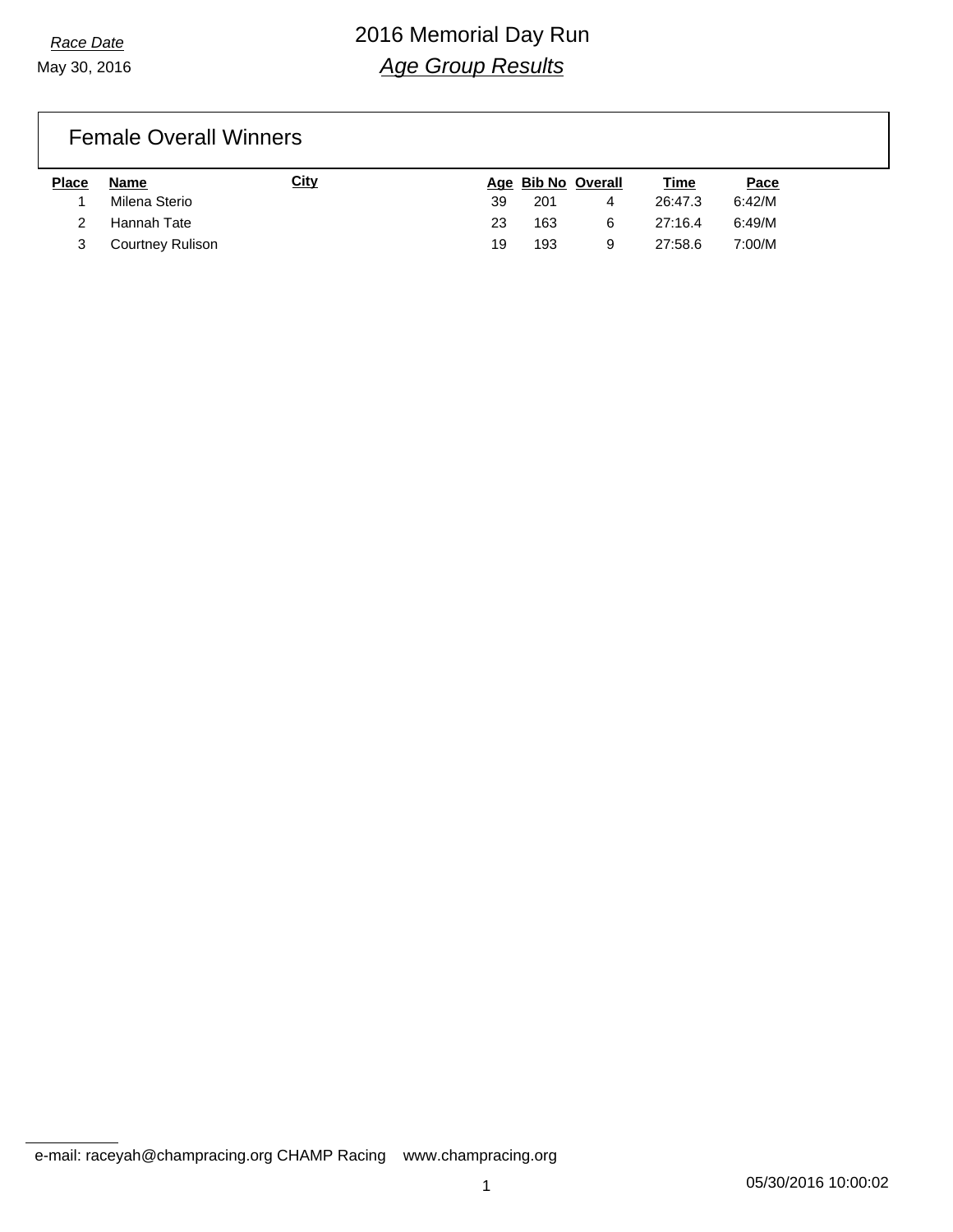May 30, 2016

# *Race Date* 2016 Memorial Day Run *Age Group Results*

Female 14 and Under

| <b>Place</b> | Name            | <u>City</u> |    |     | Age Bib No Overall | <u>Time</u> | Pace   |
|--------------|-----------------|-------------|----|-----|--------------------|-------------|--------|
|              | Anna Farrington |             | 14 | 145 | 18                 | 30:46.1     | 7:42/M |
|              | Lily Brown      |             | 13 | 225 | 24                 | 31:34.6     | 7:54/M |
|              | Maple Buescher  |             | 12 | 84  | 55                 | 36:58.5     | 9:15/M |

#### Female 20 to 29

| <b>Place</b> | <b>Name</b>         | <b>City</b> |    | Age Bib No Overall |    | <b>Time</b> | Pace    |
|--------------|---------------------|-------------|----|--------------------|----|-------------|---------|
| 1            | Heather Kuch        |             | 25 | 170                | 14 | 29:47.7     | 7:27/M  |
| 2            | Hannah Kreutzfeldt  |             | 27 | 118                | 47 | 35:46.2     | 8:57/M  |
| 3            | Ashley Bunjevac     |             | 23 | 103                | 48 | 35:53.7     | 8:58/M  |
| 4            | Sharon Schwam       |             | 25 | 136                | 51 | 36:21.5     | 9:05/M  |
| 5            | Laurel Cooney       |             | 23 | 107                | 52 | 36:21.8     | 9:05/M  |
| 6            | Nicole Bunjevac     |             | 21 | 104                | 70 | 40:05.2     | 10:01/M |
| 7            | <b>Emily James</b>  |             | 26 | 114                | 76 | 40:58.5     | 10:15/M |
| 8            | <b>Emily Diemer</b> |             | 20 | 209                | 78 | 42:06.2     | 10:32/M |
| 9            | Kate Lawson         |             | 29 | 122                | 81 | 43:18.7     | 10:50/M |
| 10           | Stephanie Kahn      |             | 24 | 116                | 86 | 46:51.0     | 11:43/M |

#### Female 30 to 39

| <b>Place</b> | <b>Name</b>        | City                  |    | Age Bib No Overall |    | Time    | Pace    |
|--------------|--------------------|-----------------------|----|--------------------|----|---------|---------|
|              | Julie lammarino    |                       | 33 | 185                | 12 | 29:27.5 | 7:22/M  |
| 2            | Anita Lembach      |                       | 39 | 183                | 44 | 35:14.7 | 8:49/M  |
| 3            | Jackie Pucci       |                       | 38 | 130                | 54 | 36:45.1 | 9:11/M  |
| 4            | Cynthia Fidanza    | University Heights OH | 35 | 194                | 60 | 37:24.5 | 9:21/M  |
| 5            | Lynn Hunter        |                       | 39 | 111                | 64 | 38:01.2 | 9:30/M  |
| 6            | Anna Sophia Tritle |                       | 31 | 139                | 69 | 40:03.6 | 10:01/M |
|              | April Nenadal      |                       | 35 | 126                | 72 | 40:26.7 | 10:07/M |
|              |                    |                       |    |                    |    |         |         |

#### Female 40 to 49

| <b>Place</b> | <b>Name</b>      | <b>City</b> |    | Age Bib No Overall |    | Time    | Pace   |
|--------------|------------------|-------------|----|--------------------|----|---------|--------|
|              | Heather Bang     |             | 44 | 206                | 20 | 31:06.2 | 7:47/M |
| 2            | Toni farkas      |             | 44 | 223                | 36 | 33:21.5 | 8:20/M |
| 3            | Jean Showalter   |             | 40 | 137                | 41 | 35:02.6 | 8:46/M |
| 4            | Cheryl Baucher   |             | 40 | 147                | 46 | 35:28.4 | 8:52/M |
| 5            | Mary Ann Dobbins |             | 46 | 108                | 50 | 36:18.1 | 9:05/M |
| 6            | Laura Bunjevac   |             | 47 | 102                | 56 | 37:04.2 | 9:16/M |
|              | Danielle Fidanza |             | 42 | 75                 | 63 | 37:32.0 | 9:23/M |
| 8            | Natalie Weaver   |             | 41 | 168                | 66 | 39:08.0 | 9:47/M |

e-mail: raceyah@champracing.org CHAMP Racing www.champracing.org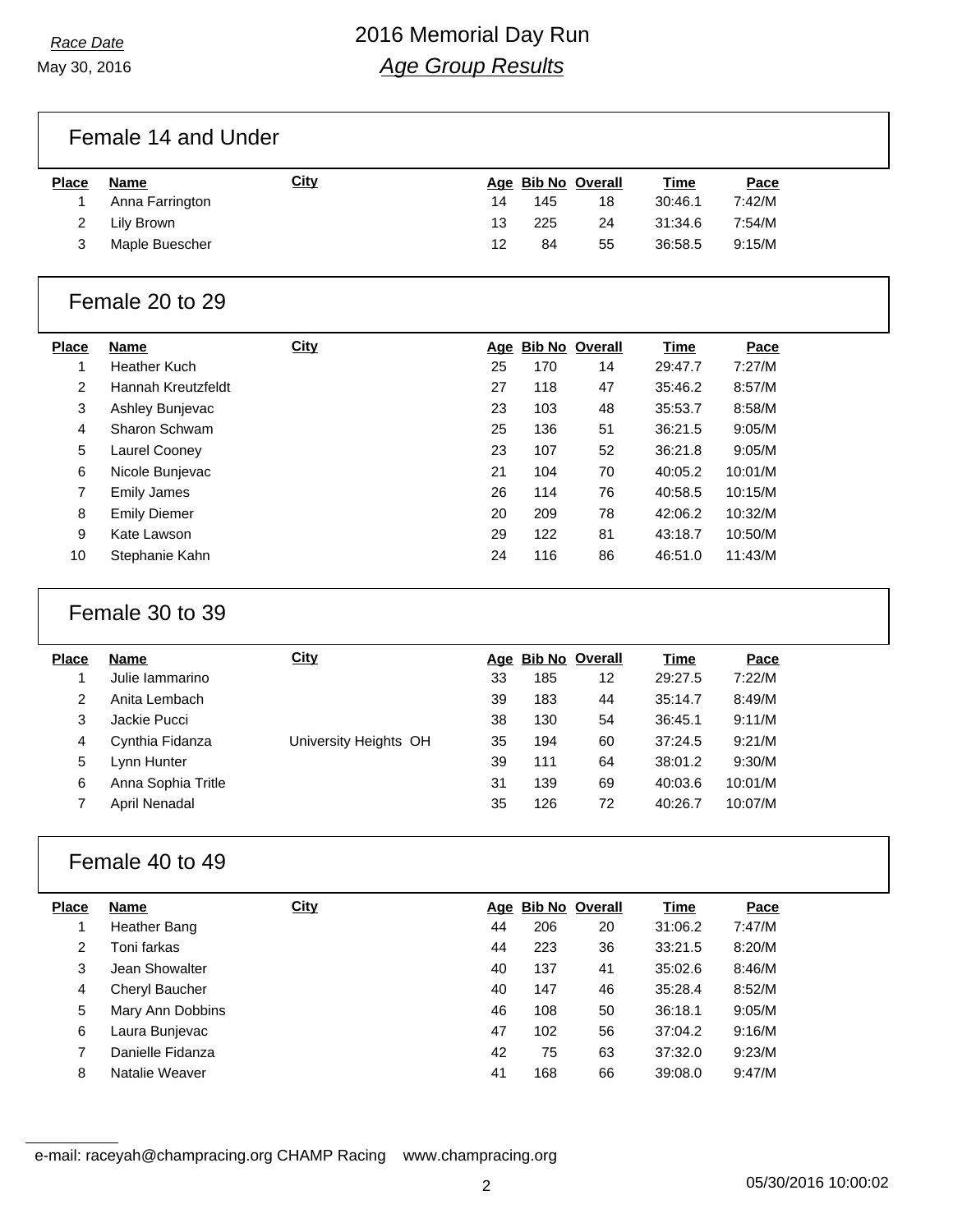May 30, 2016

# *Race Date* 2016 Memorial Day Run *Age Group Results*

Female 40 to 49

| Name             | <b>City</b> |    |     |    | <u>Time</u>        | Pace    |
|------------------|-------------|----|-----|----|--------------------|---------|
| Mary McFadden    |             | 47 | 125 | 68 | 39:41.8            | 9:55/M  |
| Shannon Lukz     |             | 43 | 79  | 75 | 40:53.7            | 10:13/M |
| Jennifer Scavone |             | 42 | 134 | 82 | 43:46.2            | 10:57/M |
| Aimee Cummins    |             | 46 | 221 | 85 | 45:46.9            | 11:27/M |
| Гracy Thomas     |             | 49 | 203 | 88 | 51:53.0            | 12:58/M |
|                  |             |    |     |    | Age Bib No Overall |         |

### Female 50 to 59

| Pace    |
|---------|
| 8:11/M  |
| 8:51/M  |
| 9:18/M  |
| 9:20/M  |
| 11:24/M |
| 12:03/M |
|         |

### Female 60 to 69

| <u>Place</u> | Name            | City | Age Bib No Overall |     | Time | Pace |
|--------------|-----------------|------|--------------------|-----|------|------|
|              | Buffy Filippell |      | 212                | -80 |      |      |

e-mail: raceyah@champracing.org CHAMP Racing www.champracing.org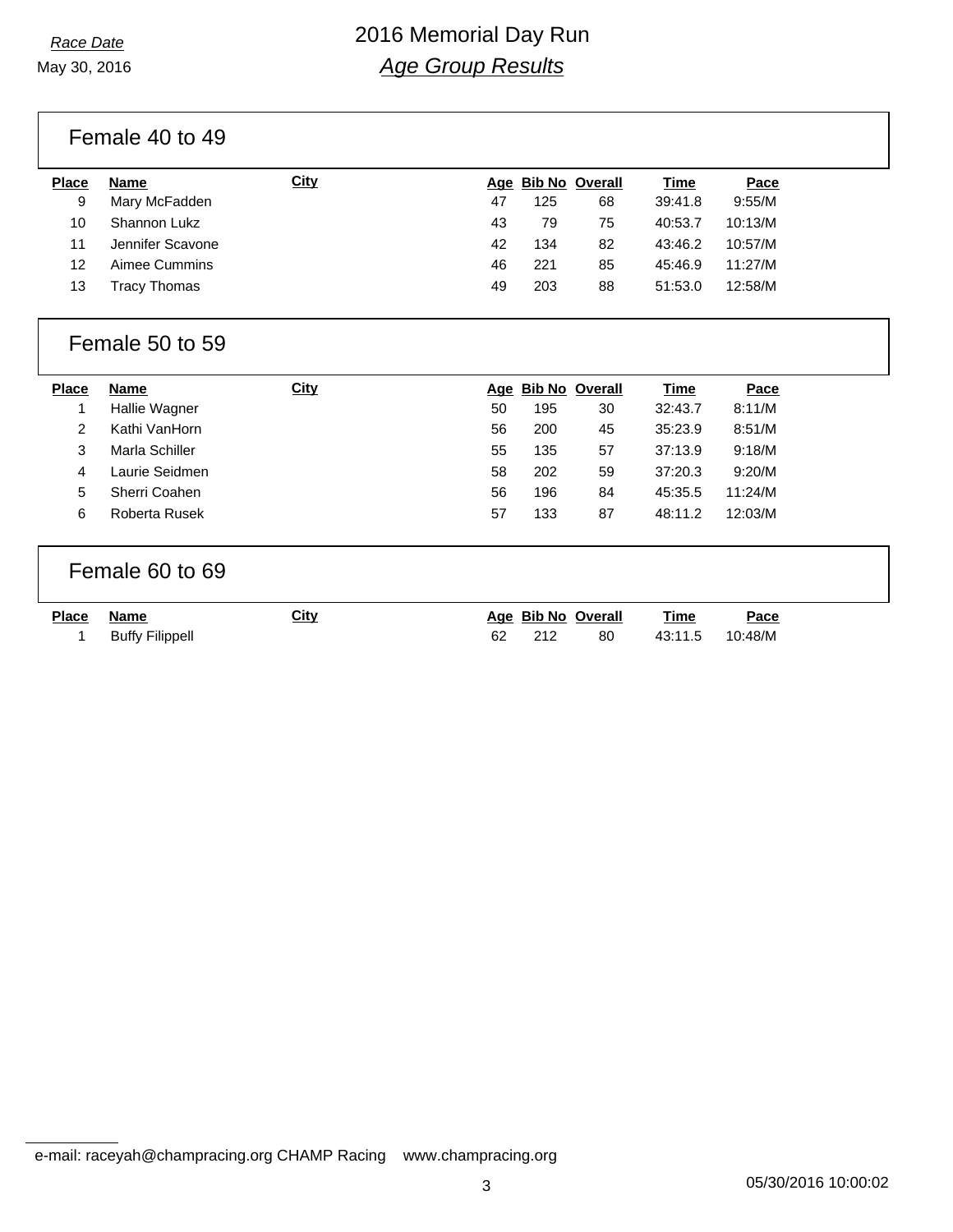May 30, 2016

# *Race Date* 2016 Memorial Day Run *Age Group Results*

### Male Overall Winners

| Place | Name              | <u>City</u>  |    |     | Age Bib No Overall | Time    | Pace   |
|-------|-------------------|--------------|----|-----|--------------------|---------|--------|
|       | <b>Tim Diemer</b> |              | 15 | 210 |                    | 24:21.1 | 6:05/M |
|       | William Biscoff   | Cleveland OH | 50 | 208 |                    | 25:11.5 | 6:18/M |
|       | Frank Chahulski   |              | 38 | 106 |                    | 26:30.3 | 6:38/M |

e-mail: raceyah@champracing.org CHAMP Racing www.champracing.org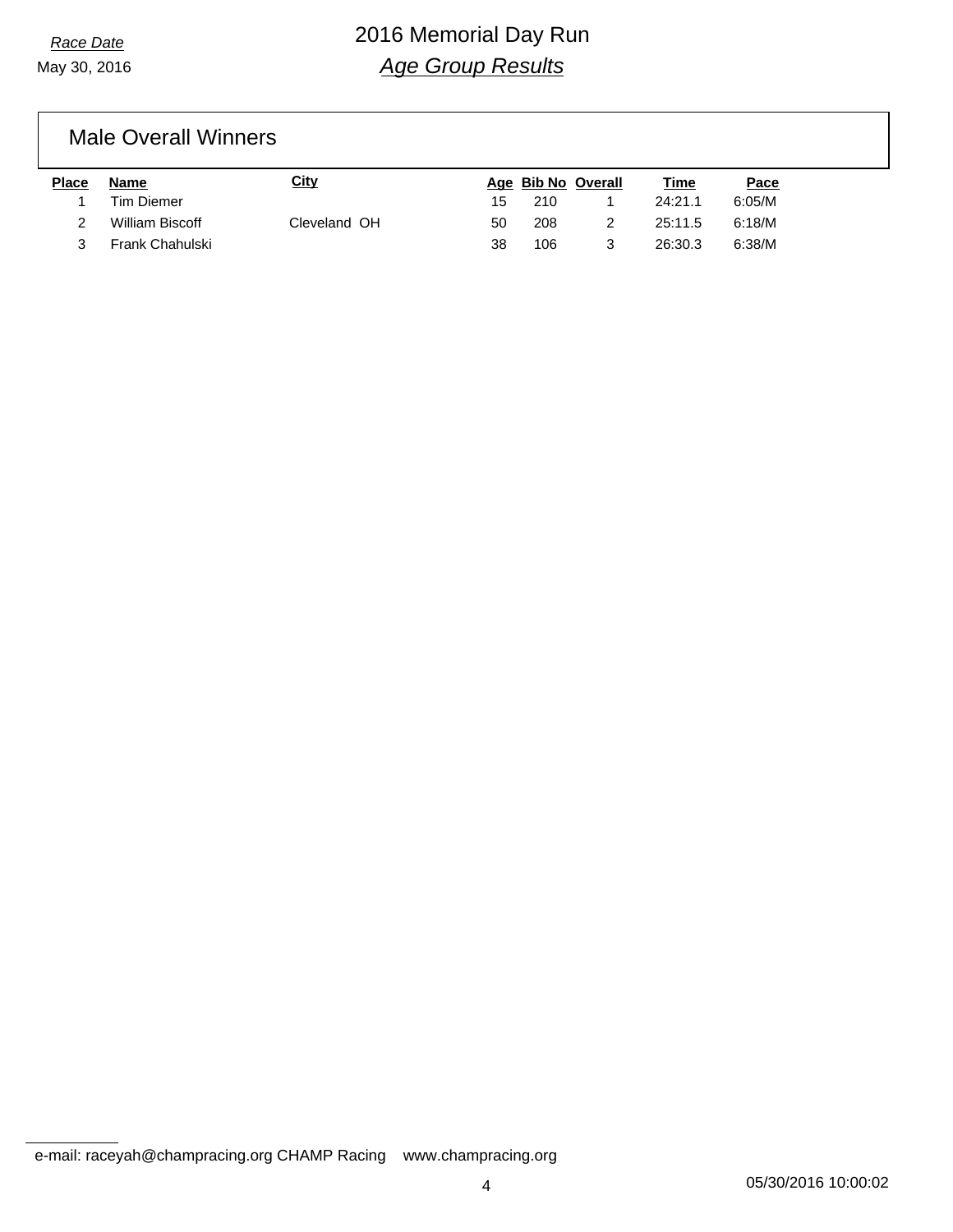## *Race Date* 2016 Memorial Day Run *Age Group Results*

Male 14 and Under

| <b>Place</b> | <b>Name</b>         | City |    | Age Bib No Overall |    | <b>Time</b> | Pace    |
|--------------|---------------------|------|----|--------------------|----|-------------|---------|
|              | lan LaForest        |      | 14 | 199                | 16 | 30:10.9     | 7:33/M  |
| 2            | Stephen Zachlin     |      | 13 | 217                | 22 | 31:26.0     | 7:52/M  |
| 3            | <b>Scott Curtis</b> |      |    | 148                | 25 | 32:02.7     | 8:01/M  |
| 4            | Unknown Partic. 90  |      |    | 90                 | 35 | 33:16.1     | 8:19/M  |
| 5            | Alex Mylen          |      | 11 | 166                | 37 | 33:25.8     | 8:21/M  |
| 6            | Nathanael Honvou    |      |    | 110                | 53 | 36:44.5     | 9:11/M  |
|              | Unknown Partic. 176 |      |    | 176                | 83 | 45:13.3     | 11:18/M |
|              |                     |      |    |                    |    |             |         |

#### Male 15 to 19

| <b>Place</b> | Name            | City |     | Age Bib No Overall |    | <b>Time</b> | Pace   |
|--------------|-----------------|------|-----|--------------------|----|-------------|--------|
|              | Andrew Ulrich   |      | 16. | 74                 | 8  | 27:38.7     | 6:55/M |
|              | Joseph LaForest |      | 16  | 191                | 17 | 30:38.6     | 7:40/M |
|              | Billy Diemer    |      |     | 211                | 21 | 31:22.7     | 7:51/M |

#### Male 20 to 29

| <u>Place</u> | Name         | City |     | Age Bib No Overall |     | Time    | Pace   |
|--------------|--------------|------|-----|--------------------|-----|---------|--------|
|              | Kurt Wetzel  |      | 28. | 120                | -23 | 31:26.4 | 7:52/M |
|              | Marco Pavlek |      | 23  | 128                | -31 | 32:52.3 | 8:13/M |

### Male 30 to 39

| <b>Place</b> | Name           | <u>City</u> |    | Age Bib No Overall |    | Time    | Pace    |
|--------------|----------------|-------------|----|--------------------|----|---------|---------|
|              | Eric Phipps    |             | 36 | 129                | 5  | 27:06.3 | 6:47/M  |
|              | Jonathan Koss  |             | 36 | 219                | 33 | 33:14.4 | 8:19/M  |
|              | Michael Murphy | Dover       | 38 | 220                | 34 | 33:15.4 | 8:19/M  |
| 4            | Bobby Botnick  |             | 38 | 101                | 73 | 40:38.4 | 10:10/M |
| 5.           | David Kaplan   |             | 35 | 117                | 77 | 41:24.5 | 10:21/M |

### Male 40 to 49

| <b>Place</b> | <b>Name</b>    | <b>City</b> |    |     | Age Bib No Overall | <b>Time</b> | Pace   |
|--------------|----------------|-------------|----|-----|--------------------|-------------|--------|
|              | Andrew Burke   |             | 41 | 105 |                    | 27:16.7     | 6:49/M |
| 2            | Patrick Todaro |             | 45 | 138 | 13                 | 29:43.7     | 7:26/M |
| 3            | Ryan LaForest  |             | 48 | 198 | 15                 | 29:59.6     | 7:30/M |
| 4            | Jon Becker     |             | 48 | 100 | 27                 | 32:30.8     | 8:08/M |
| 5            | Paul Zachlin   |             | 43 | 216 | 28                 | 32:33.9     | 8:08/M |
| 6            | Jon Mester     |             | 45 | 215 | 32                 | 33:06.4     | 8:17/M |
|              | Daniel Shiller |             | 47 | 169 | 38                 | 33:36.6     | 8:24/M |

e-mail: raceyah@champracing.org CHAMP Racing www.champracing.org